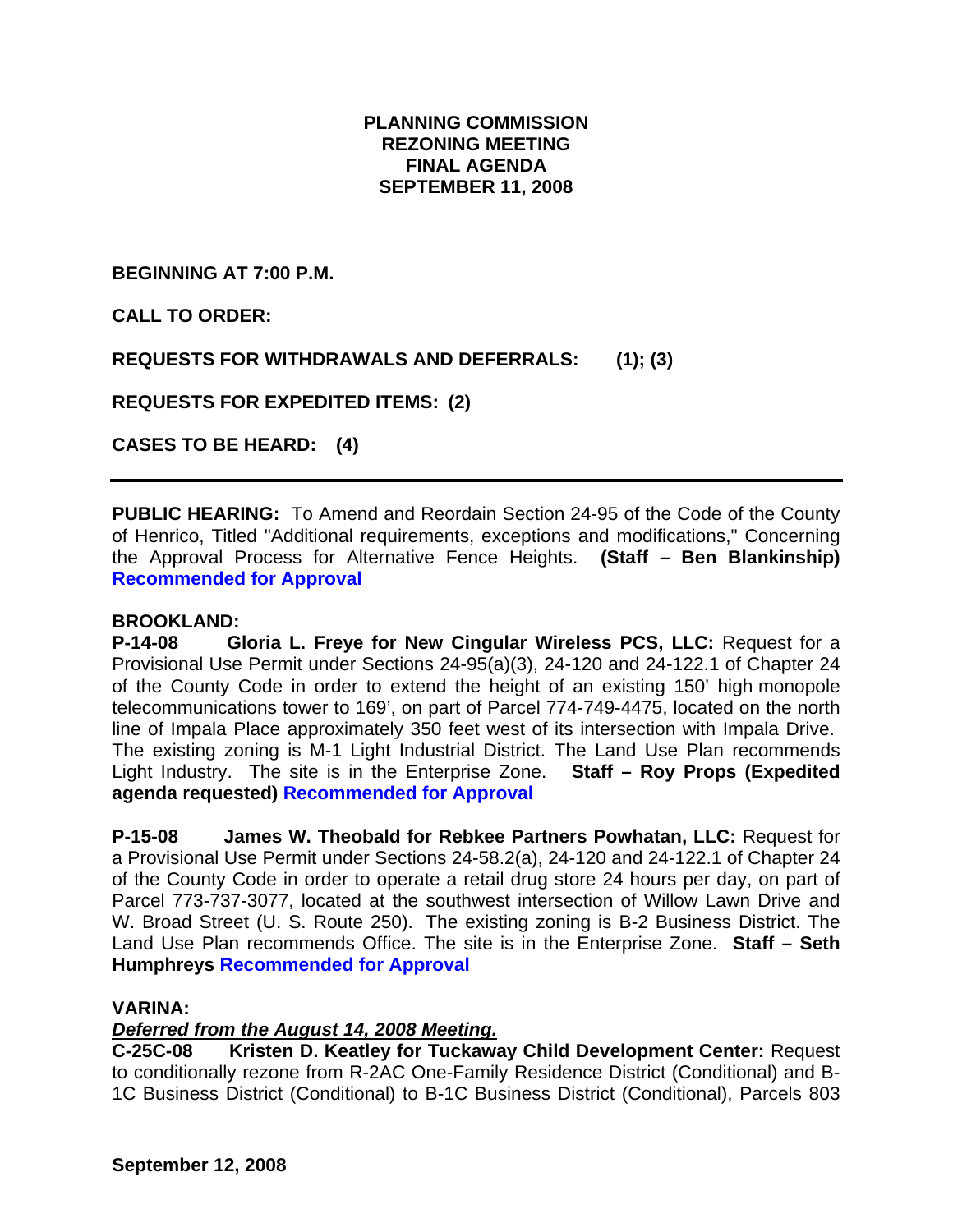-701-8673 and 803-701-3978, containing approximately 5.22 acres, located at the southeast intersection of New Market Road (State Route 5) and Midview Road. The applicant proposes a daycare. The use will be controlled by zoning ordinance regulations and proffered conditions. The Land Use Plan recommends Suburban Residential 1, 1.0 to 2.4 units net density per acre, and Commercial Concentration. **Staff – Rosemary Deemer Recommended for Approval** 

**C-30-08 Young Lee:** Request to rezone from R-4 One-Family Residence District to B-2 Business District, Parcel 804-710-9593, containing 0.81 acres, located on the southwest line of Darbytown Road approximately 370 feet south of its intersection with Shirleydale Avenue. Uses will be controlled by zoning ordinance regulations. The Land Use Plan recommends Multi-Family Residential, 6.8 to 19.8 units net density per acre. **Staff – Roy Props (Withdrawn by applicant) Withdrawn** 

**C-31C-08 James F. Shepherd for UCP Limited Partnership:** Request to conditionally rezone from B-1 Business District to RTHC Residential Townhouse District (Conditional), part of Parcel 832-714-1636, containing 7.46 acres, located on the south line of E. Williamsburg Road (U.S. Route 60) at the northern terminus of Whiteside Road. The applicant proposes a residential townhouse development with a maximum of 45 units, an equivalent density of 6.03 units per acre. The maximum density allowed in the RTH District is nine (9) units per acre. The use will be controlled by zoning ordinance regulations and proffered conditions. The Land Use Plan recommends Office. The site is in the Airport Safety Overlay District. **Staff – Ben Sehl Recommended for Approval** 

#### **FAIRFIELD:**

**P-16-08 Gloria L. Freye for New Cingular Wireless PCS, LLC:** Request for a Provisional Use Permit under Sections 24-95(a)(3), 24-120 and 24-122.1 of Chapter 24 of the County Code in order to construct a 120' high internal array monopole telecommunications tower and related equipment, on part of Parcel 789-754-3978, located on the west line of Upham Drive approximately 500 feet north of its intersection with Wilkinson Road (Chamberlayne Farms Shopping Center). The existing zoning is B-2C Business District (Conditional). The Land Use Plan recommends Commercial Concentration. **Staff – Livingston Lewis (Deferral requested to the October 9, 2008 Meeting). Deferred to October 9, 2008 Meeting** 

**C-32C-08 Donnovan Miller for Dominion Youth Services:** Request to conditionally rezone from O-2 Office District to B-2C Business District (Conditional), Parcel 787-746-0532, containing 2.93 acres, located on the west line of Chamberlayne Road (U. S. Route 301) approximately 225 feet north of its intersection with Wilmer Avenue. The applicant proposes to convert an existing building to pre-vocational classroom space. The use will be controlled by zoning ordinance regulations and proffered conditions. The Land Use Plan recommends Office. **Staff – Livingston Lewis (Expedited agenda requested) Recommended for Approval**